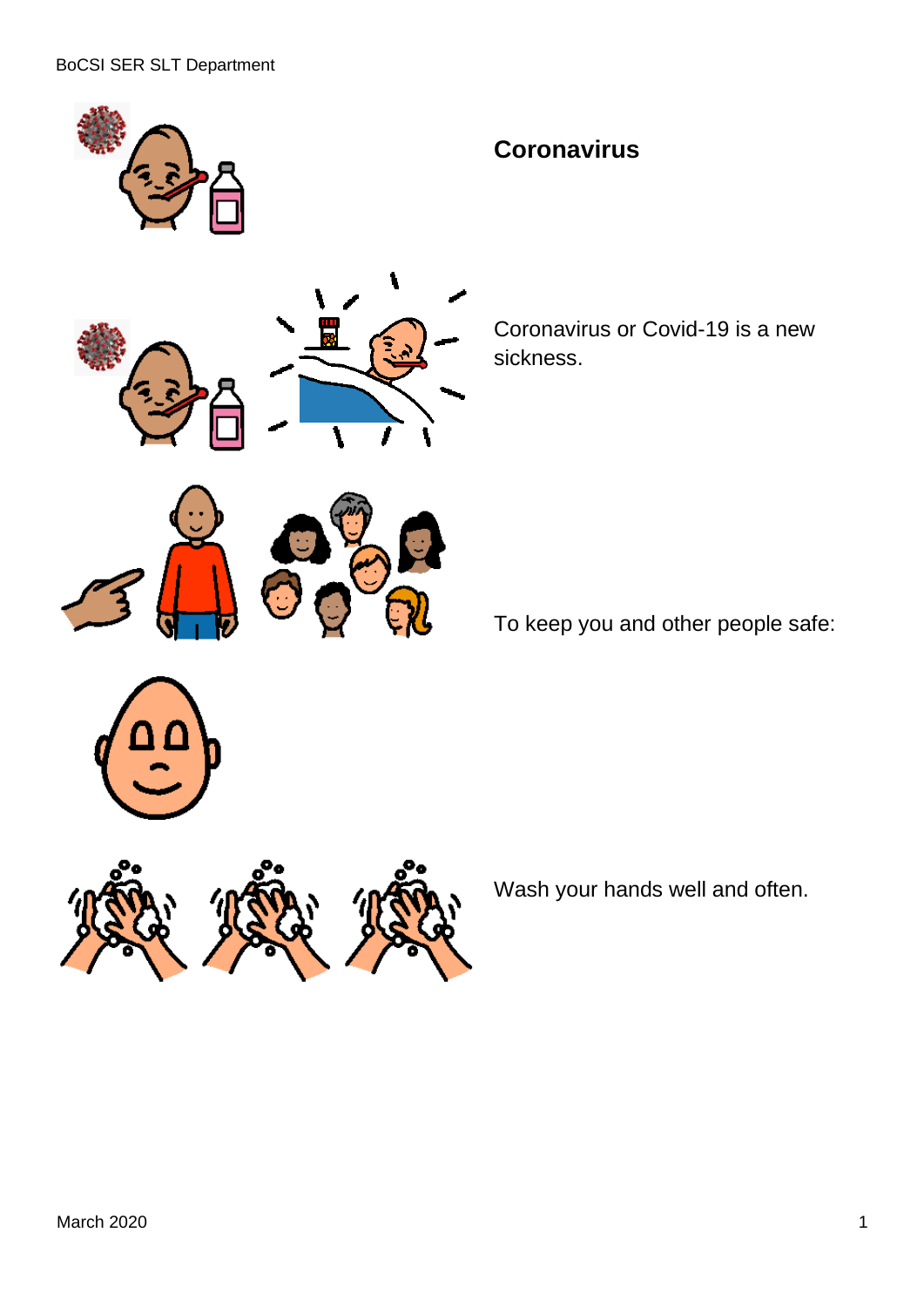## BoCSI SER SLT Department



When you cough or sneeze:

- cover your mouth and nose with a tissue or your sleeve.
- Throw dirty tissues in bin.
- Wash your hands well.

Do not touch your eyes, nose or mouth with unwashed hands.

Stay away from crowds.

Do not shake hands or hug.

You can wave.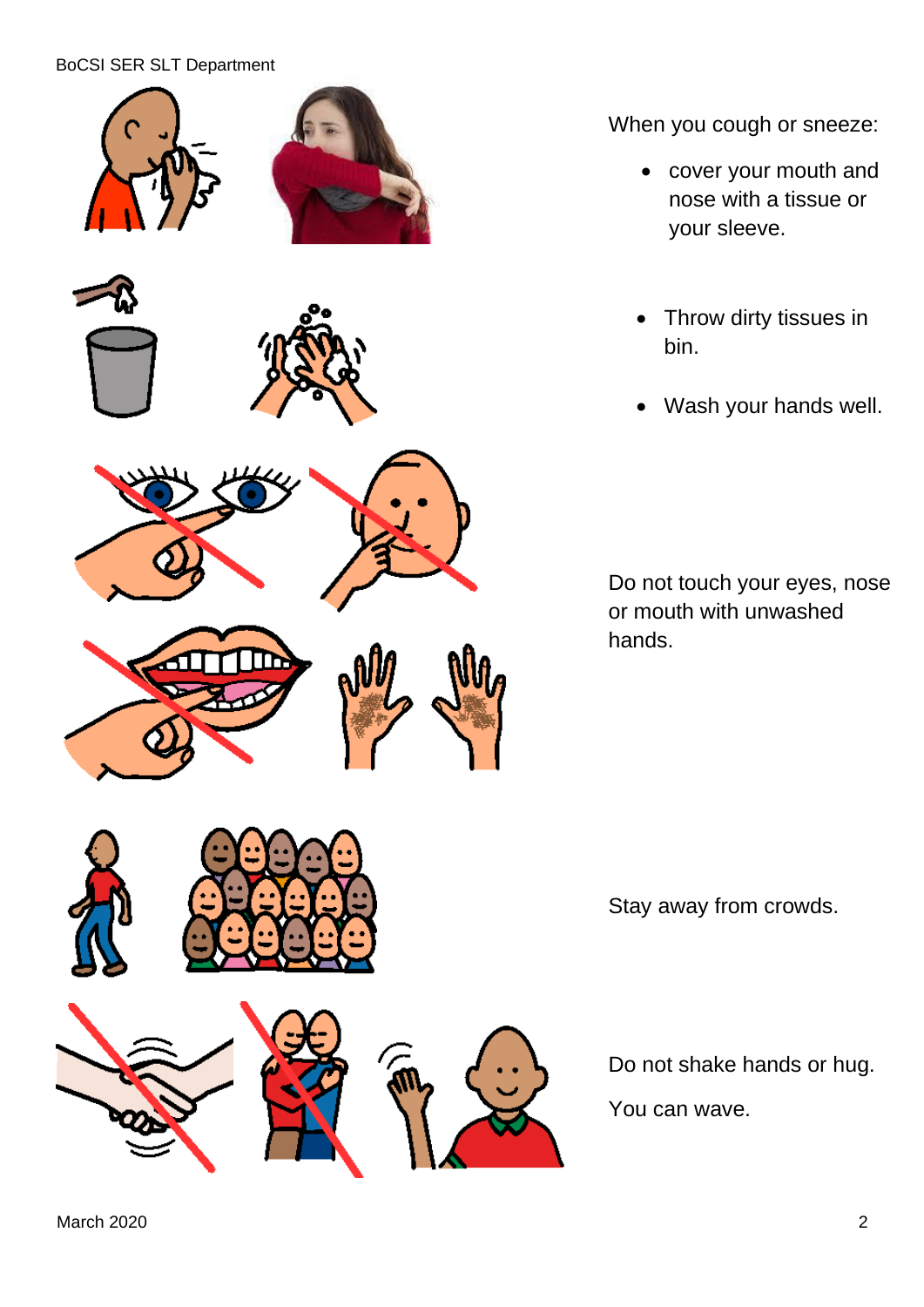



If you:

- have a cough
- find it hard to breath
- feel hot



You might have Coronavirus or another sickness.

Phone your doctor.



Tell your family or staff.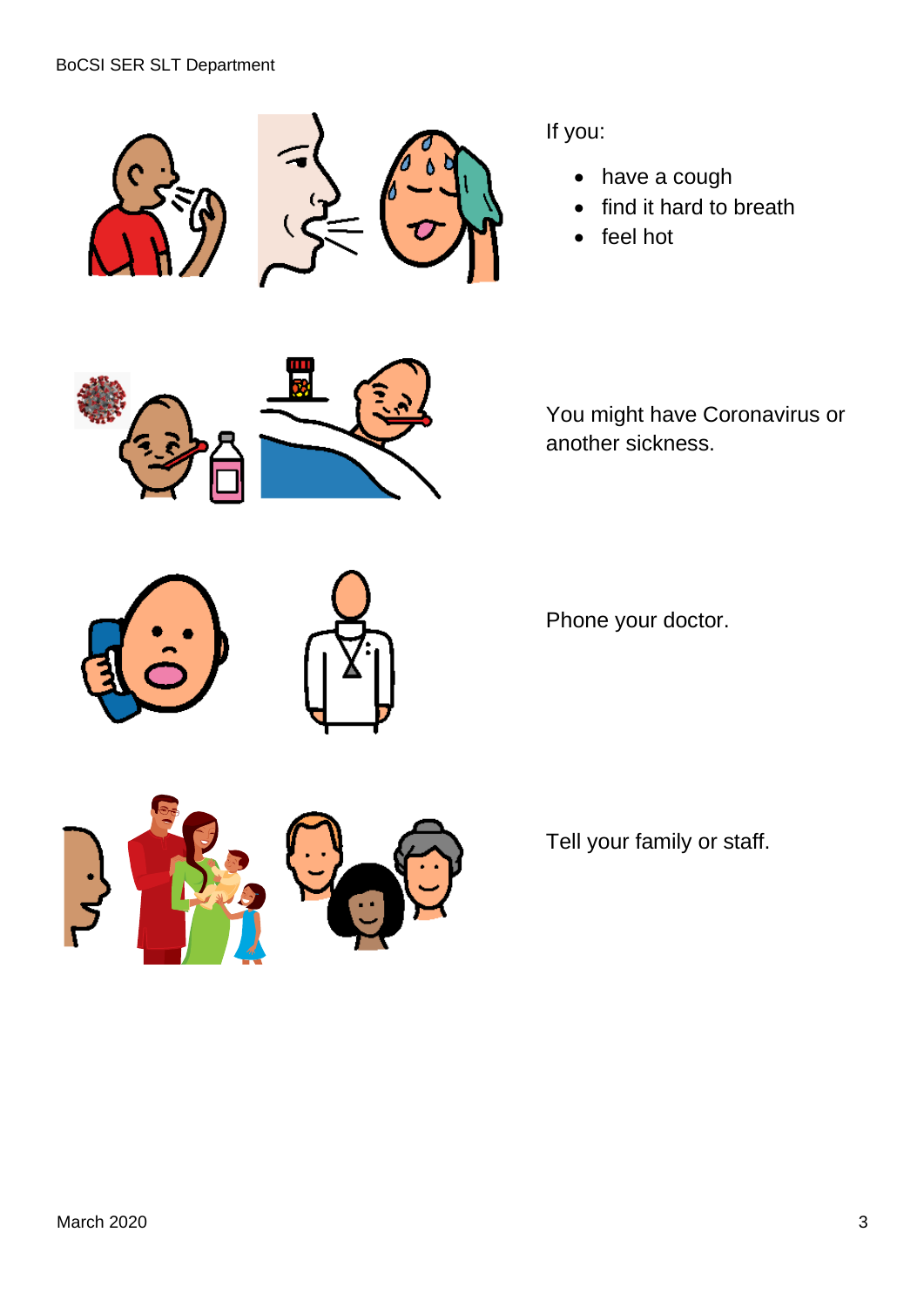## BoCSI SER SLT Department



Your doctor will say what to do.





You might have to stay at home away from other people.



You might have to go to hospital.





The HSE website has information about Coronavirus. [www.hse.ie](http://www.hse.ie/)

You can talk to people about Coronavirus.

The Brothers of Charity Services Ireland has plans about Coronavirus.